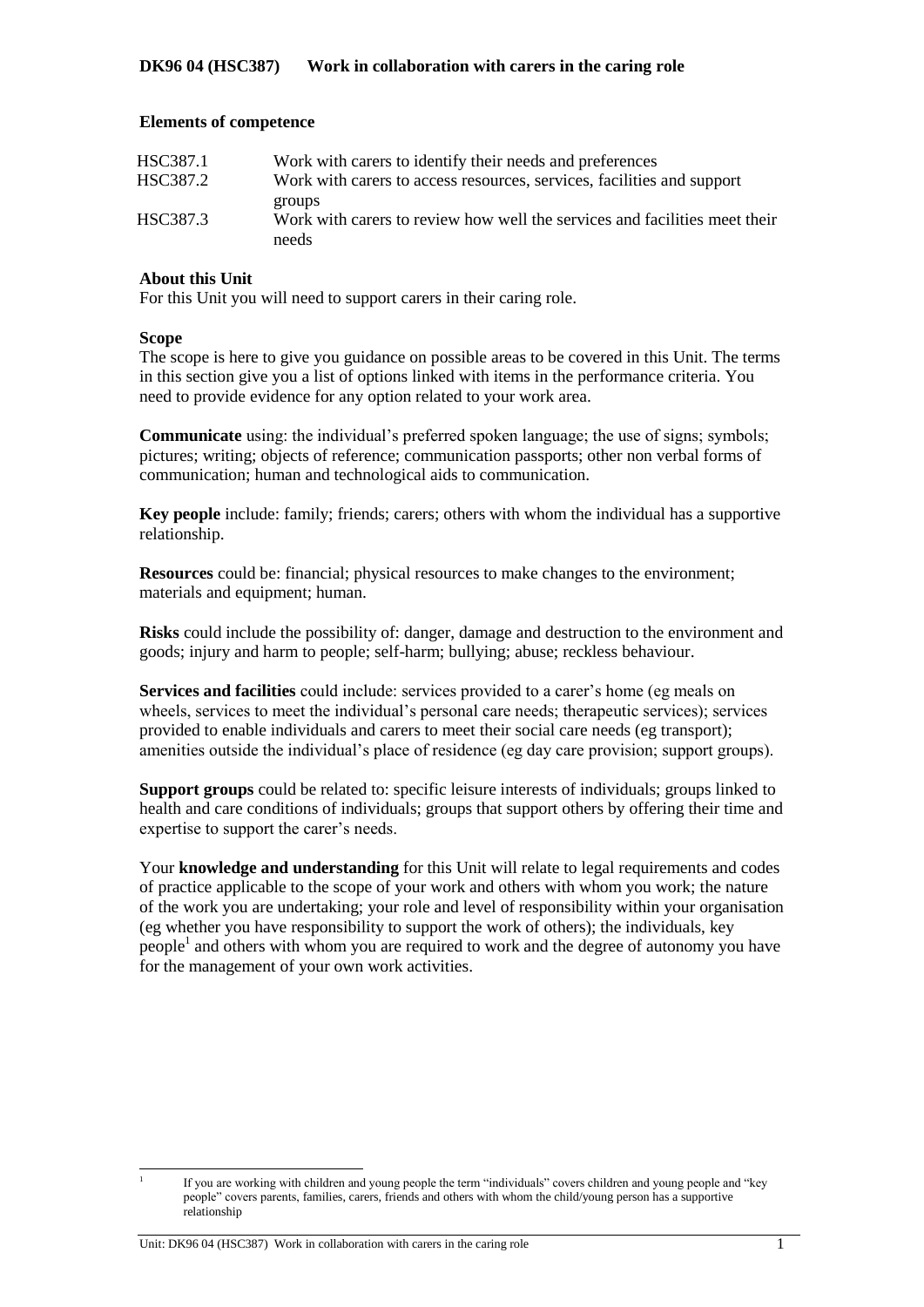### **DK96 04 (HSC387) Work in collaboration with carers in the caring role**

#### **Values underpinning the whole of the Unit**

The values underpinning this Unit have been derived from the key purpose statement<sup>2</sup>, the statement of expectations from carers and people receiving services, relevant service standards and codes of practice for health and social care in the four UK countries. If you are working with children and young people they can be found in the principles of Care Unit HSC34. If you are working with adults they can be found in HSC35. To achieve this Unit you must demonstrate that you have applied the principles of care outlined in either unit HSC34 or HSC35 in your practice and through your knowledge.

#### **Evidence Requirements for the Unit**

**It is essential that you adhere to the Evidence Requirements for this Unit – please see details overleaf.** 

 $\,2\,$ <sup>2</sup> The key purpose identified for those working in health and social care settings is "to provide an integrated, ethical and inclusive service, which meets agreed needs and outcomes of people requiring health and/or social care"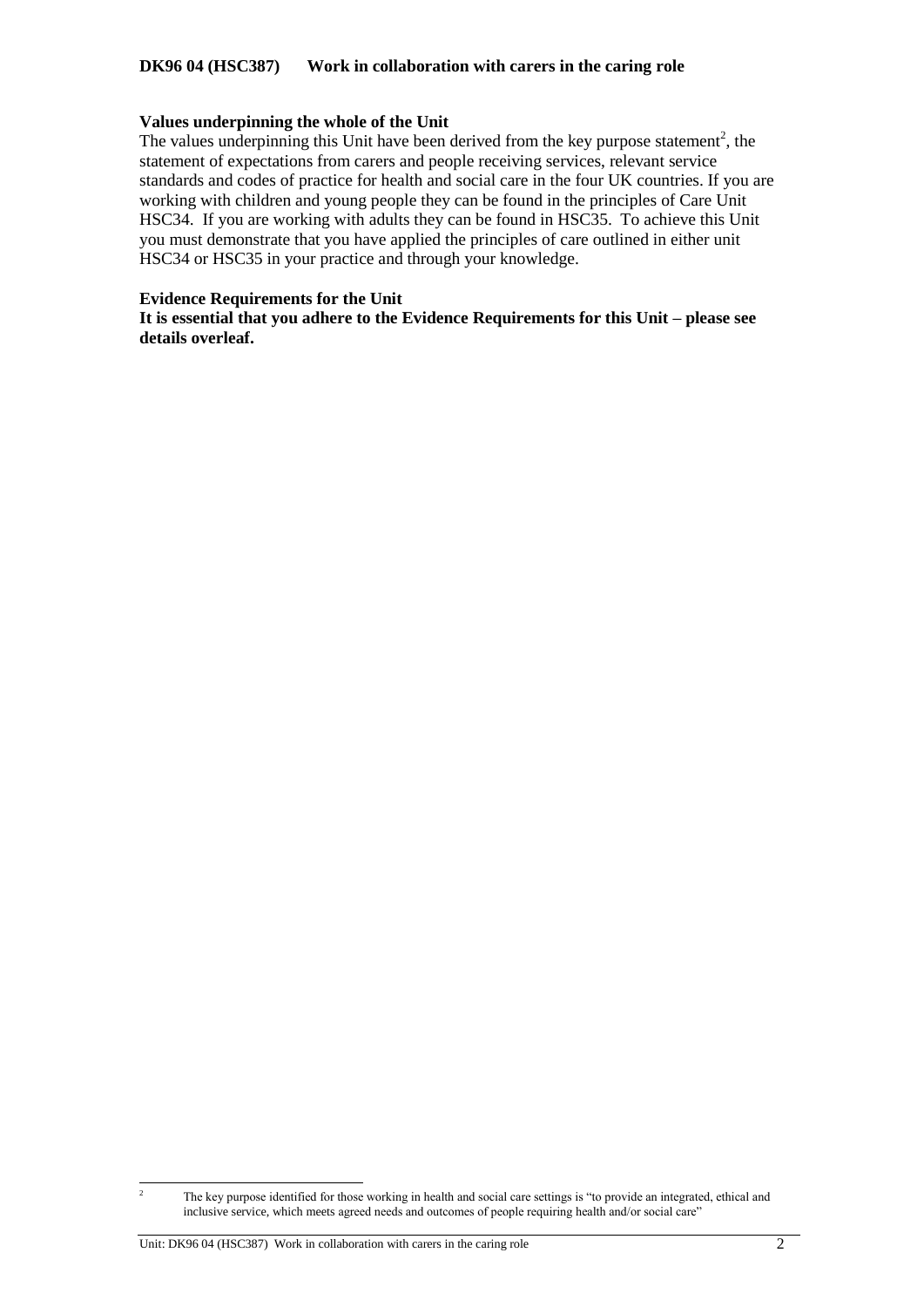| SPECIFIC EVIDENCE REQUIREMENTS FOR THIS UNIT                                                                                                                                                                                                                                                                                                                                                                                                                                                                                                                                                                                                                                                                                                                                                                                                                                                                                                                                                                                                                                                                                                                                        |  |  |  |  |
|-------------------------------------------------------------------------------------------------------------------------------------------------------------------------------------------------------------------------------------------------------------------------------------------------------------------------------------------------------------------------------------------------------------------------------------------------------------------------------------------------------------------------------------------------------------------------------------------------------------------------------------------------------------------------------------------------------------------------------------------------------------------------------------------------------------------------------------------------------------------------------------------------------------------------------------------------------------------------------------------------------------------------------------------------------------------------------------------------------------------------------------------------------------------------------------|--|--|--|--|
| <b>Simulation:</b>                                                                                                                                                                                                                                                                                                                                                                                                                                                                                                                                                                                                                                                                                                                                                                                                                                                                                                                                                                                                                                                                                                                                                                  |  |  |  |  |
| Simulation is <b>NOT</b> permitted for any part of this unit.                                                                                                                                                                                                                                                                                                                                                                                                                                                                                                                                                                                                                                                                                                                                                                                                                                                                                                                                                                                                                                                                                                                       |  |  |  |  |
| The following forms of evidence ARE mandatory:                                                                                                                                                                                                                                                                                                                                                                                                                                                                                                                                                                                                                                                                                                                                                                                                                                                                                                                                                                                                                                                                                                                                      |  |  |  |  |
| Direct Observation: Your assessor or an expert witness must observe you in real<br>work activities which provide a significant amount of the performance criteria for<br>most of the elements in this unit. You could be observed for example advising<br>carers about available services – and the observations should include comments<br>about your ability to communicate sensitively with people.<br>Reflective Account/professional discussion: These will be a description of your<br>٠<br>practice in particular situations with carers, discussing how you supported them and<br>what resources you know about and can offer them. You should be able to<br>distinguish between the needs of carers in diverse situations.                                                                                                                                                                                                                                                                                                                                                                                                                                                 |  |  |  |  |
| Competence of performance and knowledge could also be demonstrated using a<br>variety of evidence from the following:                                                                                                                                                                                                                                                                                                                                                                                                                                                                                                                                                                                                                                                                                                                                                                                                                                                                                                                                                                                                                                                               |  |  |  |  |
| Questioning/professional discussion: May be used to provide evidence of<br>knowledge, legislation, policies and procedures which cannot be fully evidenced<br>through direct observation or reflective accounts. In addition the assessor/expert<br>witness may also ask questions to clarify aspects of your practice.<br><b>Expert Witness:</b> A designated expert witness may provide direct observation of<br>$\bullet$<br>practice, questioning, professional discussion and feedback on reflective accounts.<br>Witness testimony: Can be a confirmation or authentication of the activities<br>٠<br>described in your evidence which your assessor has not seen. This could be<br>provided by a work colleague or service user.<br><b>Products:</b> These can be reports on actions, processes and outcomes, records of<br>reviews, diary evidence of day to day practice.<br>You need not put confidential records in your portfolio, they can remain where they<br>are normally stored and be checked by your assessor and internal verifier. If you do<br>include them in your portfolio they should be anonymised to ensure confidentiality.<br><b>GENERAL GUIDANCE</b> |  |  |  |  |
| Prior to commencing this unit you should agree and complete an assessment plan<br>$\bullet$<br>with your assessor which details the assessment methods you will be using, and the<br>tasks you will be undertaking to demonstrate your competence.<br>Evidence must be provided for ALL of the performance criteria ALL of the<br>knowledge and the parts of the scope that are relevant to your job role.<br>The evidence must reflect the policies and procedures of your workplace and be<br>linked to current legislation, values and the principles of best practice within the<br>Care Sector. This will include the National Service Standards for your areas of<br>work and the individuals you care for.<br>All evidence must relate to your own work practice.                                                                                                                                                                                                                                                                                                                                                                                                            |  |  |  |  |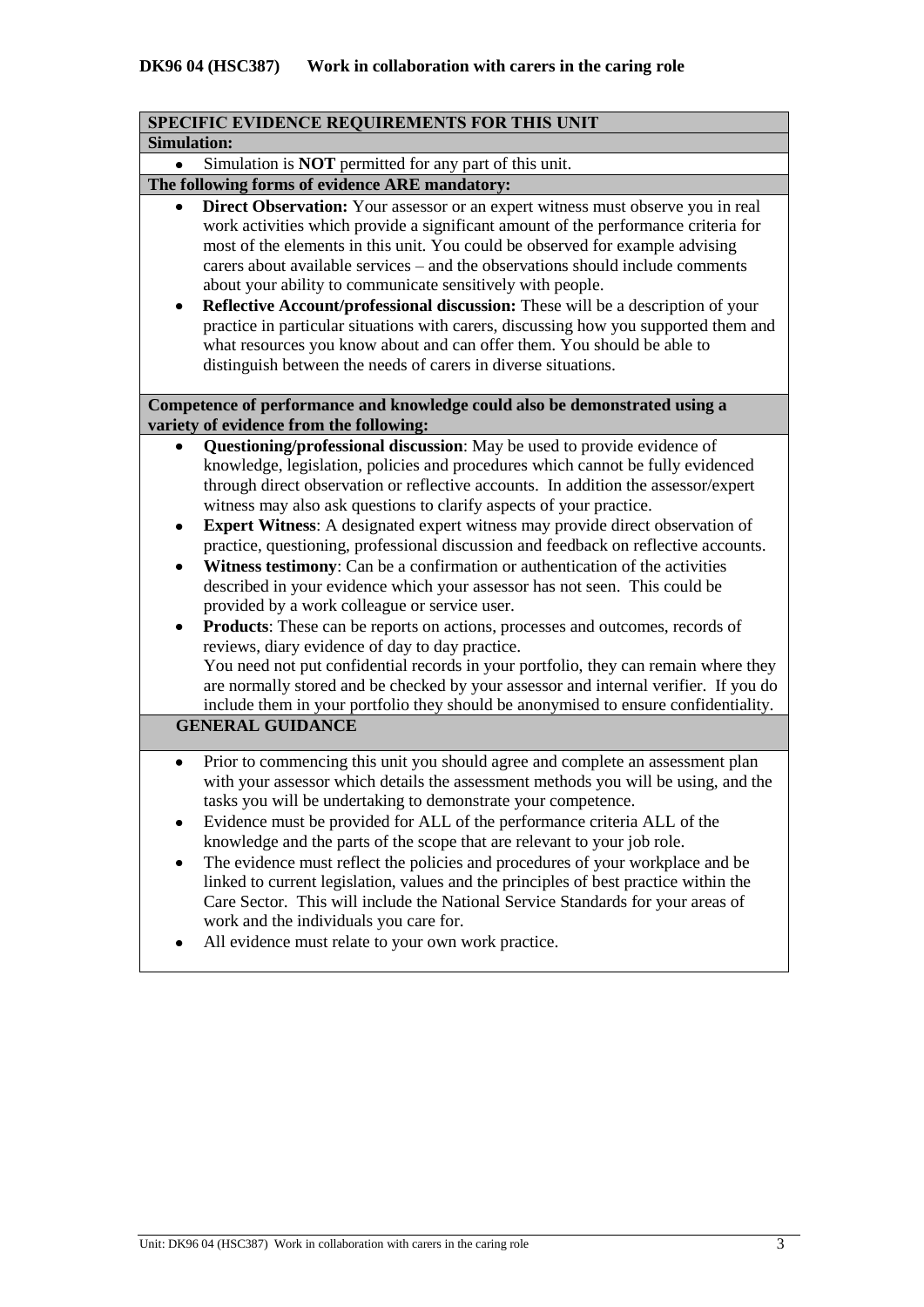## **KNOWLEDGE SPECIFICATION FOR THIS UNIT**

Competent practice is a combination of the application of skills and knowledge informed by values and ethics. This specification details the knowledge and understanding required to carry out competent practice in the performance described in this unit.

When using this specification **it is important to read the knowledge requirements in relation to expectations and requirements of your job role**.

**You need to provide evidence for ALL knowledge points listed below. There are a variety of ways this can be achieved so it is essential that you read the 'knowledge evidence' section of the Assessment Guidance.**

|                                                                                                                         | You need to show that you know, understand and can apply in<br><b>Enter Evidence</b>                                                                                                                                                                                                                                                                                                                                                                                                    |                |  |  |  |  |
|-------------------------------------------------------------------------------------------------------------------------|-----------------------------------------------------------------------------------------------------------------------------------------------------------------------------------------------------------------------------------------------------------------------------------------------------------------------------------------------------------------------------------------------------------------------------------------------------------------------------------------|----------------|--|--|--|--|
| practice:                                                                                                               |                                                                                                                                                                                                                                                                                                                                                                                                                                                                                         | <b>Numbers</b> |  |  |  |  |
| <b>Values</b>                                                                                                           |                                                                                                                                                                                                                                                                                                                                                                                                                                                                                         |                |  |  |  |  |
| $\mathbf{1}$                                                                                                            | Legal and organisational requirements on equality, diversity,<br>discrimination, rights, confidentiality and sharing of information<br>when supporting carers.                                                                                                                                                                                                                                                                                                                          |                |  |  |  |  |
| 2                                                                                                                       | How to provide active support and place the preferences and best<br>interests of carers at the centre of everything you do, whilst<br>enabling them to take responsibility (as far as they are able and<br>within any restrictions placed upon them) and make and<br>communicate their own decisions about their lives, actions and<br>risks.                                                                                                                                           |                |  |  |  |  |
| 3                                                                                                                       | The rights of carers to:<br>be supported in the caring role<br>(a)<br>have their needs and preferences met<br>(b)<br>have assessments, services and support<br>(c)<br>benefits and pensions<br>(d)                                                                                                                                                                                                                                                                                      |                |  |  |  |  |
| 4                                                                                                                       | Dilemmas between the carers' rights and responsibilities, the rights<br>and responsibilities of individuals and your role and responsibilities<br>in supporting carers.                                                                                                                                                                                                                                                                                                                 |                |  |  |  |  |
| 5                                                                                                                       | How to work in partnership with individuals, key people and those<br>within and outside your organisation to enable carers to access<br>resources and use the services and facilities they prefer.                                                                                                                                                                                                                                                                                      |                |  |  |  |  |
| 6<br>How to deal with and challenge discrimination for carers accessing<br>resources and using services and facilities. |                                                                                                                                                                                                                                                                                                                                                                                                                                                                                         |                |  |  |  |  |
|                                                                                                                         | Legislation and organisational policy and procedures                                                                                                                                                                                                                                                                                                                                                                                                                                    |                |  |  |  |  |
| 7                                                                                                                       | Codes of practice and conduct, and standards and guidance relevant<br>to your own and the roles, responsibilities, accountability and<br>duties of others when enabling carers to access, use and evaluate<br>services and facilities.                                                                                                                                                                                                                                                  |                |  |  |  |  |
| 8                                                                                                                       | Current local, UK legislation and organisational requirements,<br>procedures and practices for:<br>data protection, including recording, reporting, storage,<br>(a)<br>security and sharing of information<br>health and safety<br>(b)<br>risk assessment and management<br>(c)<br>protecting carers and individuals from danger, harm and<br>(d)<br>abuse<br>(e)<br>carers<br>supporting carers in the caring role<br>(f)<br>working with others to provide integrated services<br>(g) |                |  |  |  |  |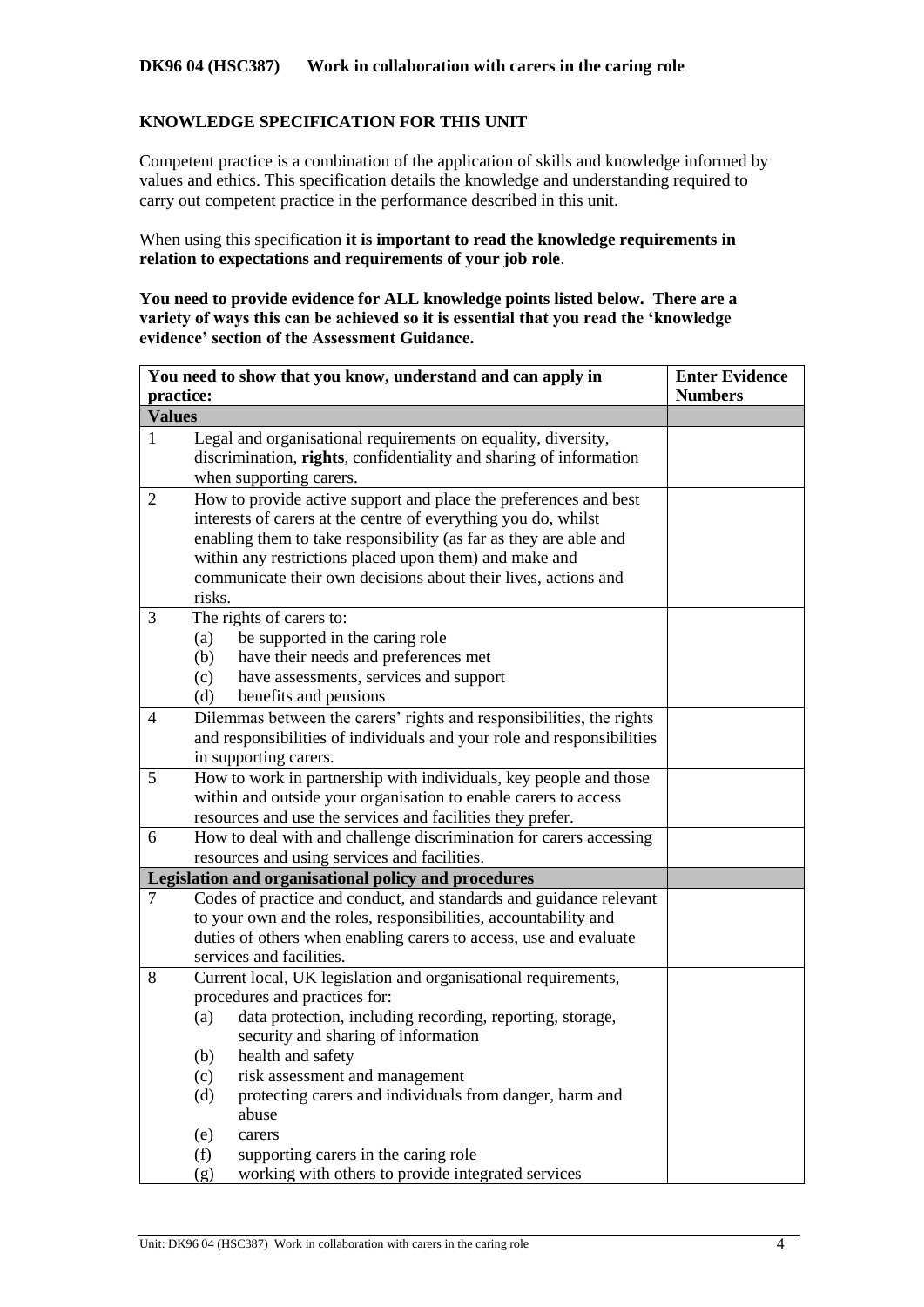|           | You need to show that you know, understand and can apply in<br><b>Enter Evidence</b>                                                   |                |  |  |  |  |
|-----------|----------------------------------------------------------------------------------------------------------------------------------------|----------------|--|--|--|--|
| practice: |                                                                                                                                        | <b>Numbers</b> |  |  |  |  |
| 9         | Practice and service standard relevant to your work setting and for                                                                    |                |  |  |  |  |
|           | supporting carers and assessing the different dimensions of carers'                                                                    |                |  |  |  |  |
|           | well being.                                                                                                                            |                |  |  |  |  |
| 10        | How to access records and information on the needs, views and                                                                          |                |  |  |  |  |
|           | preferences of carers to enable you to support them in the caring                                                                      |                |  |  |  |  |
|           | role.                                                                                                                                  |                |  |  |  |  |
|           | <b>Theory and practice</b>                                                                                                             |                |  |  |  |  |
| 11        | How and where to access information and support that can inform                                                                        |                |  |  |  |  |
|           | your practice when supporting carers in the caring role.                                                                               |                |  |  |  |  |
| 12        | How to access, review and evaluate information about resources,                                                                        |                |  |  |  |  |
|           | services, facilities, and support groups relevant to the needs and                                                                     |                |  |  |  |  |
|           | preferences of carers.                                                                                                                 |                |  |  |  |  |
| 13        | Government reports, inquiries and research relevant to supporting                                                                      |                |  |  |  |  |
|           | carers, awareness of the nature of abuse enerally but specifically                                                                     |                |  |  |  |  |
|           | related to abuse by carers on individuals and individuals on carers.                                                                   |                |  |  |  |  |
| 14        | Theories relevant to the carers with whom you work, about:                                                                             |                |  |  |  |  |
|           | the impact on behaviour of stress, distress, anger, and fear on<br>(a)                                                                 |                |  |  |  |  |
|           | carers                                                                                                                                 |                |  |  |  |  |
|           | the role and contribution of carers promoting the health,<br>(b)                                                                       |                |  |  |  |  |
|           | social, emotional, educational, leisure and recreational needs                                                                         |                |  |  |  |  |
|           | of individuals                                                                                                                         |                |  |  |  |  |
| 15        | Methods of communicating and forming relationships with carers.                                                                        |                |  |  |  |  |
| 16        | The ways in which support available to the carers and length of                                                                        |                |  |  |  |  |
|           | time they are providing care can impact on their health, emotional                                                                     |                |  |  |  |  |
|           | and social well-being.                                                                                                                 |                |  |  |  |  |
| 17        | Resources, services, facilities and support groups appropriate to                                                                      |                |  |  |  |  |
|           | well-being of carers.                                                                                                                  |                |  |  |  |  |
| 18        | How access to employment, recreation, leisure and educational                                                                          |                |  |  |  |  |
| 19        | activities can support carers in their caring role.                                                                                    |                |  |  |  |  |
|           | The role specific support groups for carers can have on their well-<br>being and their ability to learn new skills and ways of coping. |                |  |  |  |  |
| 20        | Factors that affect the health, well-being, behaviour, skills, abilities                                                               |                |  |  |  |  |
|           | and development of carers.                                                                                                             |                |  |  |  |  |
| 21        | Conditions and issues you are likely to face in your work with                                                                         |                |  |  |  |  |
|           | individuals, carers.                                                                                                                   |                |  |  |  |  |
| 22        | Methods of supporting carers to:                                                                                                       |                |  |  |  |  |
|           | express their needs and preferences<br>(a)                                                                                             |                |  |  |  |  |
|           | understand and take responsibility for meeting their own<br>(b)                                                                        |                |  |  |  |  |
|           | health, social and emotional needs                                                                                                     |                |  |  |  |  |
|           | identify how their care needs should be met<br>(c)                                                                                     |                |  |  |  |  |
|           | assess and manage risks to their health and well-being<br>(d)                                                                          |                |  |  |  |  |
| 23        | How to work in partnership with individuals, carers, key people                                                                        |                |  |  |  |  |
|           | and those within and outside your organisation to enable the carers'                                                                   |                |  |  |  |  |
|           | needs, wishes and preferences to be met.                                                                                               |                |  |  |  |  |
| 24        | How to work with, and resolve conflicts that you are likely to meet.                                                                   |                |  |  |  |  |
| 25        | How to assess and manage:                                                                                                              |                |  |  |  |  |
|           | risks to the carers' and individuals' health and social well-<br>(a)                                                                   |                |  |  |  |  |
|           | being                                                                                                                                  |                |  |  |  |  |
|           | the care the individuals require to enable the carers to meet<br>(b)                                                                   |                |  |  |  |  |
|           | their own needs and preferences                                                                                                        |                |  |  |  |  |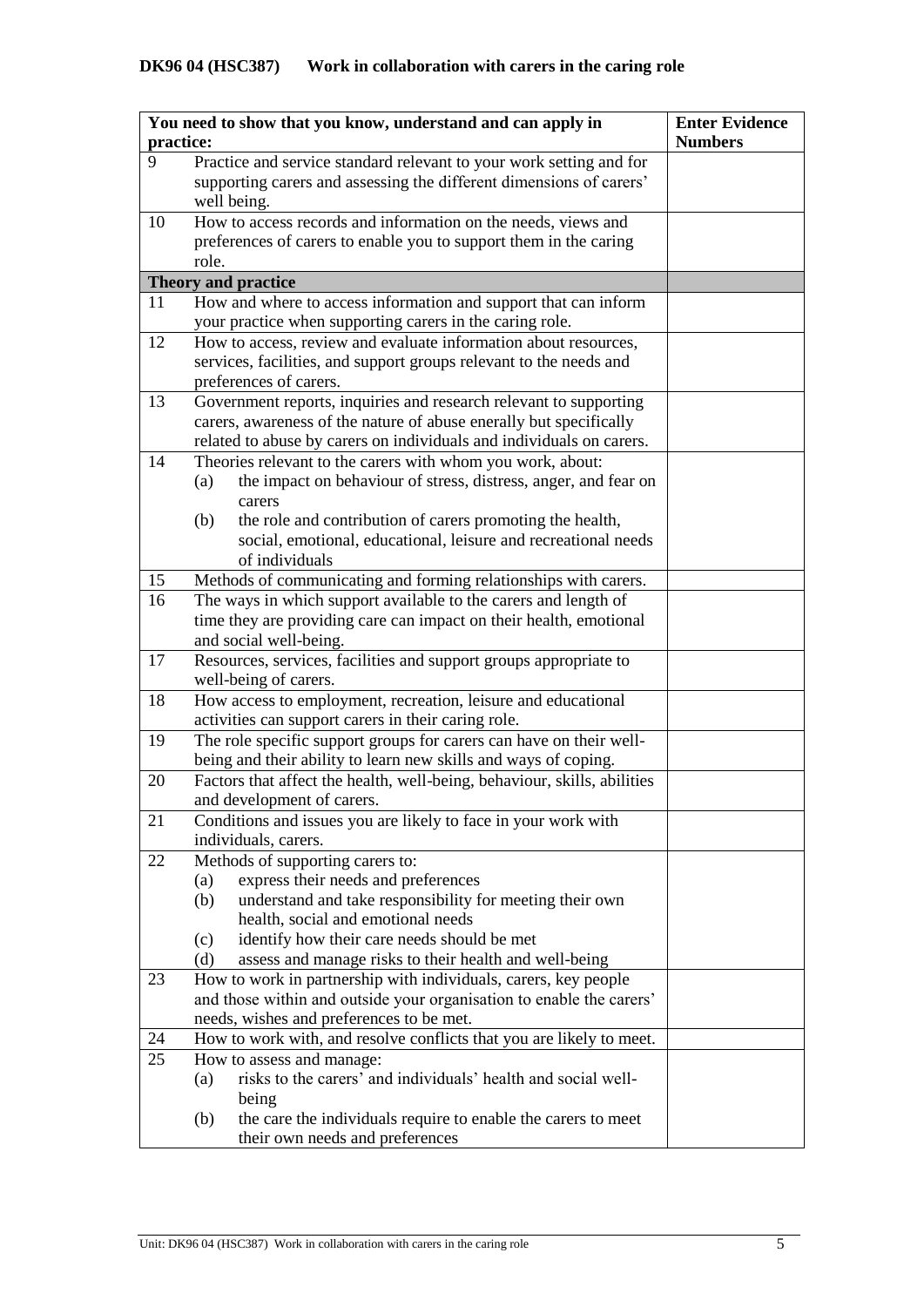# **DK96 04 (HSC387) Work in collaboration with carers in the caring role**

| practice: | You need to show that you know, understand and can apply in   | <b>Enter Evidence</b><br><b>Numbers</b> |  |
|-----------|---------------------------------------------------------------|-----------------------------------------|--|
| 26        | How to agree outcomes and make, implement and review plans to |                                         |  |
|           | support carers in the caring role.                            |                                         |  |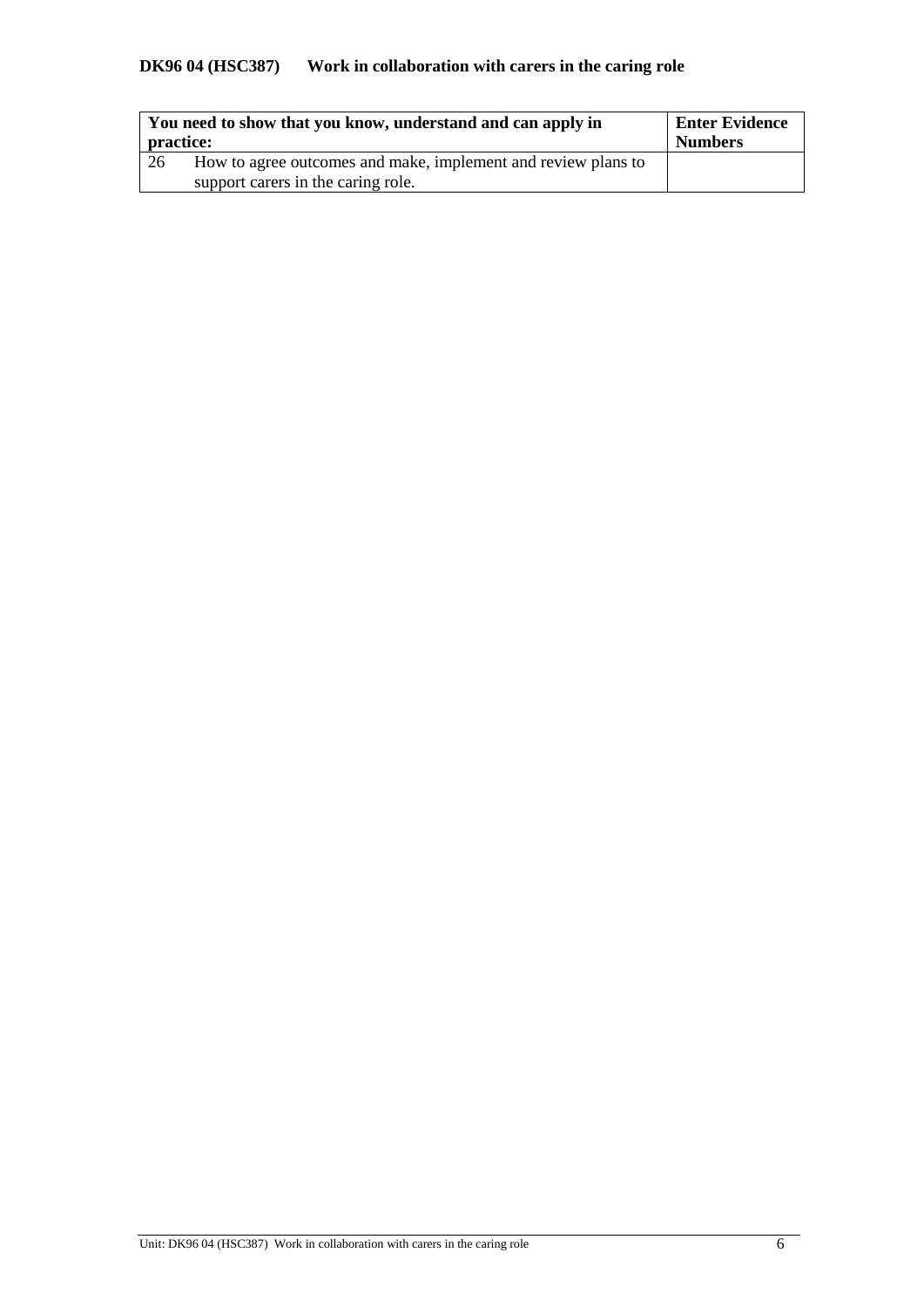|                | Performance criteria                             | D <sub>O</sub> | RA | EW | Q | P | WT |
|----------------|--------------------------------------------------|----------------|----|----|---|---|----|
| $\mathbf{1}$   | You develop relationships with carers            |                |    |    |   |   |    |
|                | that recognises their role and expertise         |                |    |    |   |   |    |
|                | and enables them to communicate their            |                |    |    |   |   |    |
|                | needs and preferences.                           |                |    |    |   |   |    |
| $\overline{2}$ | You provide information about the                |                |    |    |   |   |    |
|                | carers' rights to have their needs assessed      |                |    |    |   |   |    |
|                | and the procedures for this.                     |                |    |    |   |   |    |
| 3              | You provide accessible information about         |                |    |    |   |   |    |
|                | resources, services, facilities and              |                |    |    |   |   |    |
|                | support groups that are available and            |                |    |    |   |   |    |
|                | appropriate to the carers.                       |                |    |    |   |   |    |
| 4              | You take appropriate action to challenge         |                |    |    |   |   |    |
|                | discriminatory information and practice.         |                |    |    |   |   |    |
| 5              | You work with carers to identify:                |                |    |    |   |   |    |
|                | the resources, services, facilities<br>(a)       |                |    |    |   |   |    |
|                | and support groups available to                  |                |    |    |   |   |    |
|                | them                                             |                |    |    |   |   |    |
|                | (b)<br>what they want to achieve from the        |                |    |    |   |   |    |
|                | resources, services, facilities and              |                |    |    |   |   |    |
|                | support groups                                   |                |    |    |   |   |    |
|                | their needs and preferences about<br>(c)         |                |    |    |   |   |    |
|                | resources, services, facilities and              |                |    |    |   |   |    |
|                | support groups                                   |                |    |    |   |   |    |
|                | any gaps in the provision to meet<br>(d)         |                |    |    |   |   |    |
|                | their needs and preferences                      |                |    |    |   |   |    |
| 6              | You work with carers to identify the             |                |    |    |   |   |    |
|                | resources, services, facilities and support      |                |    |    |   |   |    |
|                | groups that are most likely to meet their        |                |    |    |   |   |    |
|                | needs and preferences and achieve the            |                |    |    |   |   |    |
|                | outcomes they want.                              |                |    |    |   |   |    |
| $\tau$         | You work with carers to identify what            |                |    |    |   |   |    |
|                | support will be needed by the <b>individuals</b> |                |    |    |   |   |    |
|                | to enable the carers to meet their own           |                |    |    |   |   |    |
|                | needs and preferences.                           |                |    |    |   |   |    |
| 8              | You work with carers and individuals to          |                |    |    |   |   |    |
|                | identify any risks to carers and                 |                |    |    |   |   |    |
|                | individuals and how these should be              |                |    |    |   |   |    |
|                | managed.                                         |                |    |    |   |   |    |
| 9              | You seek additional help where the needs         |                |    |    |   |   |    |
|                | of carers are outside your competence to         |                |    |    |   |   |    |
|                | deal with.                                       |                |    |    |   |   |    |

**HSC387.1 Work with carers to identify their needs and preferences**

*DO* = *Direct Observation RA* = *Reflective Account Q* = *Questions EW* = *Expert Witness P* = *Product* (*Work*) *WT* = *Witness Z* 

*EW = Expert Witness P = Product (Work) WT = Witness Testimony*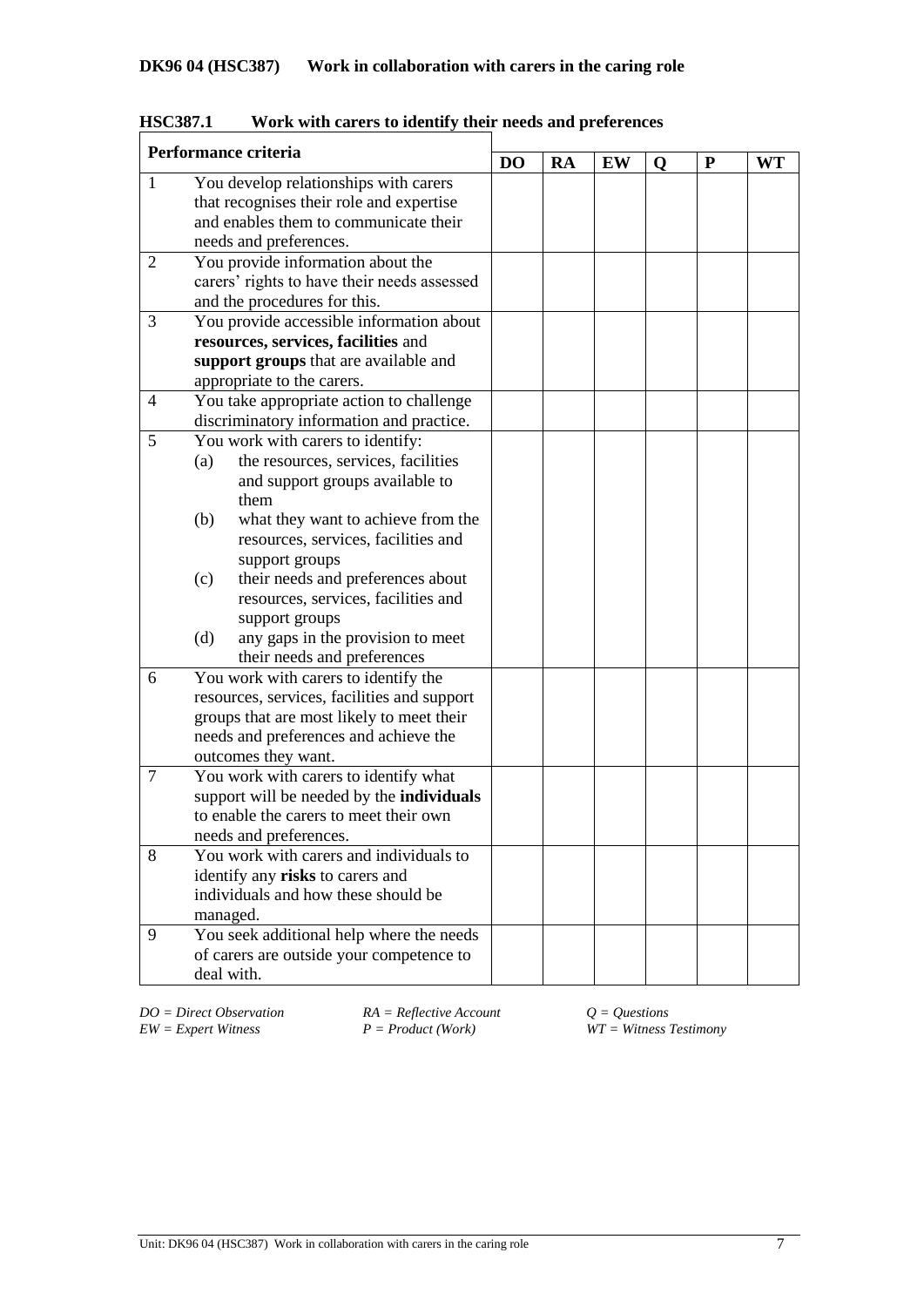| Performance criteria |                                                                                                                                                                                                              |           |           |    |          |   |    |
|----------------------|--------------------------------------------------------------------------------------------------------------------------------------------------------------------------------------------------------------|-----------|-----------|----|----------|---|----|
|                      |                                                                                                                                                                                                              | <b>DO</b> | <b>RA</b> | EW | $\Omega$ | P | WT |
| 1                    | You work with carers to select, agree and<br>plan how they will access the resources,<br>services, facilities and support groups that<br>meet their needs and preferences.                                   |           |           |    |          |   |    |
| 2                    | You work with carers to identify the<br>implications of accessing the agreed<br>resources, services, facilities and support<br>groups for themselves, the individuals<br>they are caring for and key people. |           |           |    |          |   |    |
| 3                    | You work with the carers and others to<br>provide the support individuals need, to<br>enable the carers to access the services,<br>facilities and support groups, identifying<br>any risks involved          |           |           |    |          |   |    |
| $\overline{4}$       | You work with the carers and others to<br>implement the agreed plans for carers<br>accessing resources, services, facilities<br>and support groups to meet their needs<br>and preferences.                   |           |           |    |          |   |    |
| 5                    | You take appropriate action to challenge<br>anything that is found to be<br>discriminatory, when carers are accessing<br>resources, services, facilities and support<br>groups.                              |           |           |    |          |   |    |

### **HSC387.2 Work with carers to access resources, services, facilities and support groups**

## **HSC387.3 Work with carers to review how well the services and facilities meet their needs**

| Performance criteria |                                                                                                                                   |                                           |    |           |    |          |   |    |
|----------------------|-----------------------------------------------------------------------------------------------------------------------------------|-------------------------------------------|----|-----------|----|----------|---|----|
|                      |                                                                                                                                   |                                           | DO | <b>RA</b> | EW | $\Omega$ | P | WT |
| 1                    |                                                                                                                                   | You work with the carers to identify how  |    |           |    |          |   |    |
|                      |                                                                                                                                   | their access to resources, services,      |    |           |    |          |   |    |
|                      |                                                                                                                                   | facilities and support groups will be     |    |           |    |          |   |    |
|                      |                                                                                                                                   | reviewed, when this will happen and who   |    |           |    |          |   |    |
|                      |                                                                                                                                   | will be involved.                         |    |           |    |          |   |    |
| 2                    |                                                                                                                                   | You work with carers to ensure that they  |    |           |    |          |   |    |
|                      |                                                                                                                                   | have the necessary support to enable them |    |           |    |          |   |    |
|                      |                                                                                                                                   | to fully participate in the review.       |    |           |    |          |   |    |
| 3                    | You work with carers, individuals, key<br>people and others, to identify the benefits<br>to the carers' health and well-being and |                                           |    |           |    |          |   |    |
|                      |                                                                                                                                   |                                           |    |           |    |          |   |    |
|                      |                                                                                                                                   |                                           |    |           |    |          |   |    |
|                      | any difficulties that have arisen:                                                                                                |                                           |    |           |    |          |   |    |
|                      | whilst carers have been accessing<br>(a)                                                                                          |                                           |    |           |    |          |   |    |
|                      |                                                                                                                                   | and using the agreed resources,           |    |           |    |          |   |    |
|                      |                                                                                                                                   | services, facilities and support          |    |           |    |          |   |    |
|                      |                                                                                                                                   | groups                                    |    |           |    |          |   |    |
|                      | (b)                                                                                                                               | from any support put in place for         |    |           |    |          |   |    |
|                      |                                                                                                                                   | the individuals for whom carers are       |    |           |    |          |   |    |
|                      |                                                                                                                                   | caring                                    |    |           |    |          |   |    |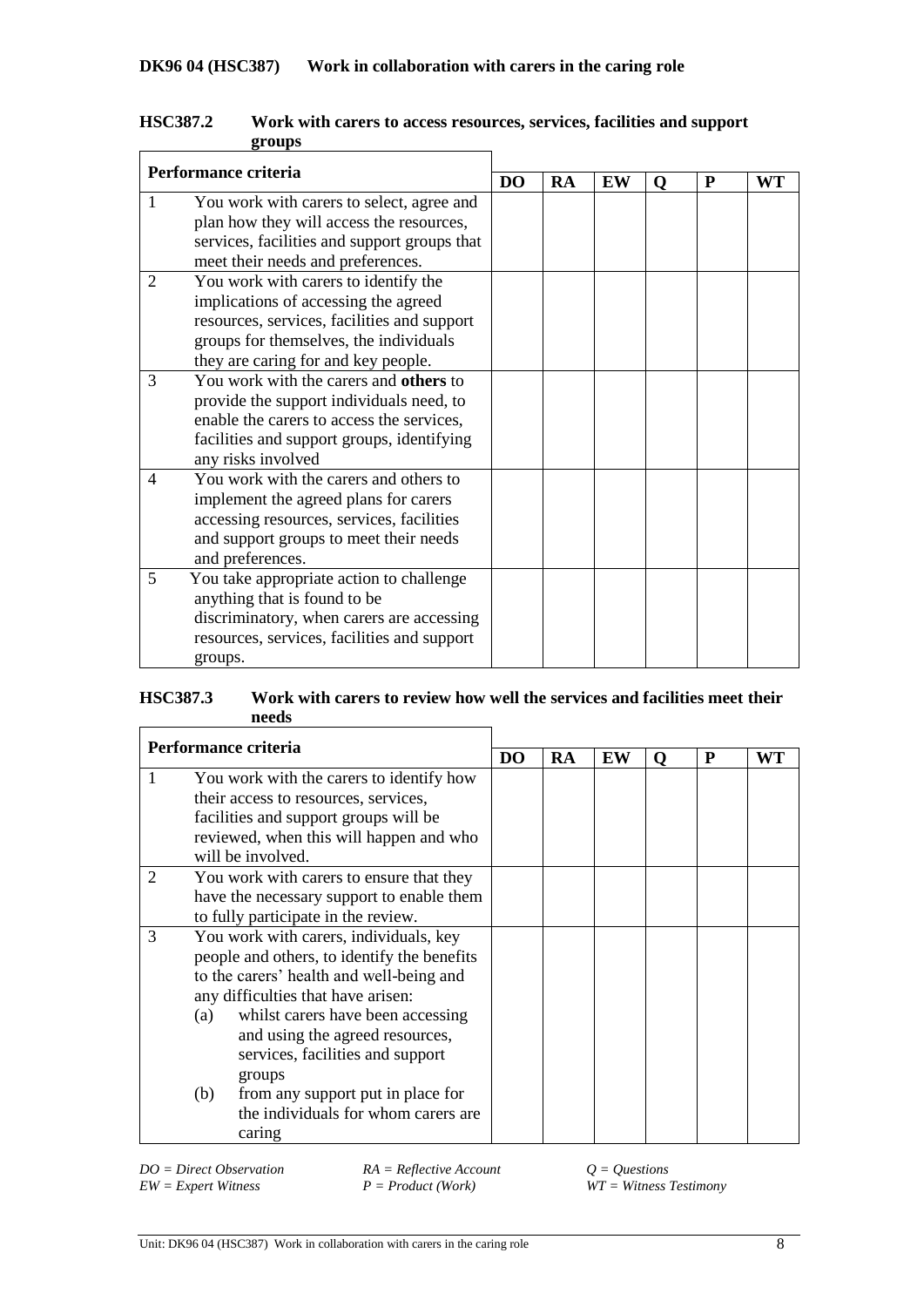| Performance criteria                       |                                            |           |    |    |   |   |    |
|--------------------------------------------|--------------------------------------------|-----------|----|----|---|---|----|
|                                            |                                            | <b>DO</b> | RA | EW | Q | P | WT |
| $\overline{4}$                             | You work with carers to identify whether   |           |    |    |   |   |    |
|                                            | there should be any changes in:            |           |    |    |   |   |    |
|                                            | the resources, services, facilities<br>(a) |           |    |    |   |   |    |
|                                            | and support groups they are using          |           |    |    |   |   |    |
|                                            | the support the individuals for<br>(b)     |           |    |    |   |   |    |
|                                            | whom they are caring for are               |           |    |    |   |   |    |
|                                            | receiving                                  |           |    |    |   |   |    |
| 5                                          | You work with carers and others to agree   |           |    |    |   |   |    |
|                                            | and implement changes, within your role    |           |    |    |   |   |    |
|                                            | and responsibilities.                      |           |    |    |   |   |    |
| 6                                          | You take appropriate action to challenge   |           |    |    |   |   |    |
|                                            | anything that is found to be               |           |    |    |   |   |    |
|                                            | discriminatory when carers and             |           |    |    |   |   |    |
| individuals are using resources, services, |                                            |           |    |    |   |   |    |
|                                            | facilities and support groups.             |           |    |    |   |   |    |
| $\overline{7}$                             | You seek additional help where the         |           |    |    |   |   |    |
|                                            | changes are outside your scope of          |           |    |    |   |   |    |
|                                            | responsibility and expertise.              |           |    |    |   |   |    |
| 8                                          | You record and report on actions,          |           |    |    |   |   |    |
|                                            | processes and outcomes, within             |           |    |    |   |   |    |
|                                            | confidentiality agreements and according   |           |    |    |   |   |    |
|                                            | to legal and organisational requirements.  |           |    |    |   |   |    |

| <b>HSC387.3</b> | Work with carers to review how well the services and facilities meet their |
|-----------------|----------------------------------------------------------------------------|
|                 | needs (cont)                                                               |
|                 |                                                                            |

*DO* = *Direct Observation RA* = *Reflective Account*  $Q = Q$ *uestions* <br>*EW* = *Expert Witness* <br>*P* = *Product* (*Work*) *WT* = *Witness* <br>*WT* = *Witness* <br>*P* = *Product* (*Work*)

 $\overline{WT} = \overline{W}$  *Witness Testimony*